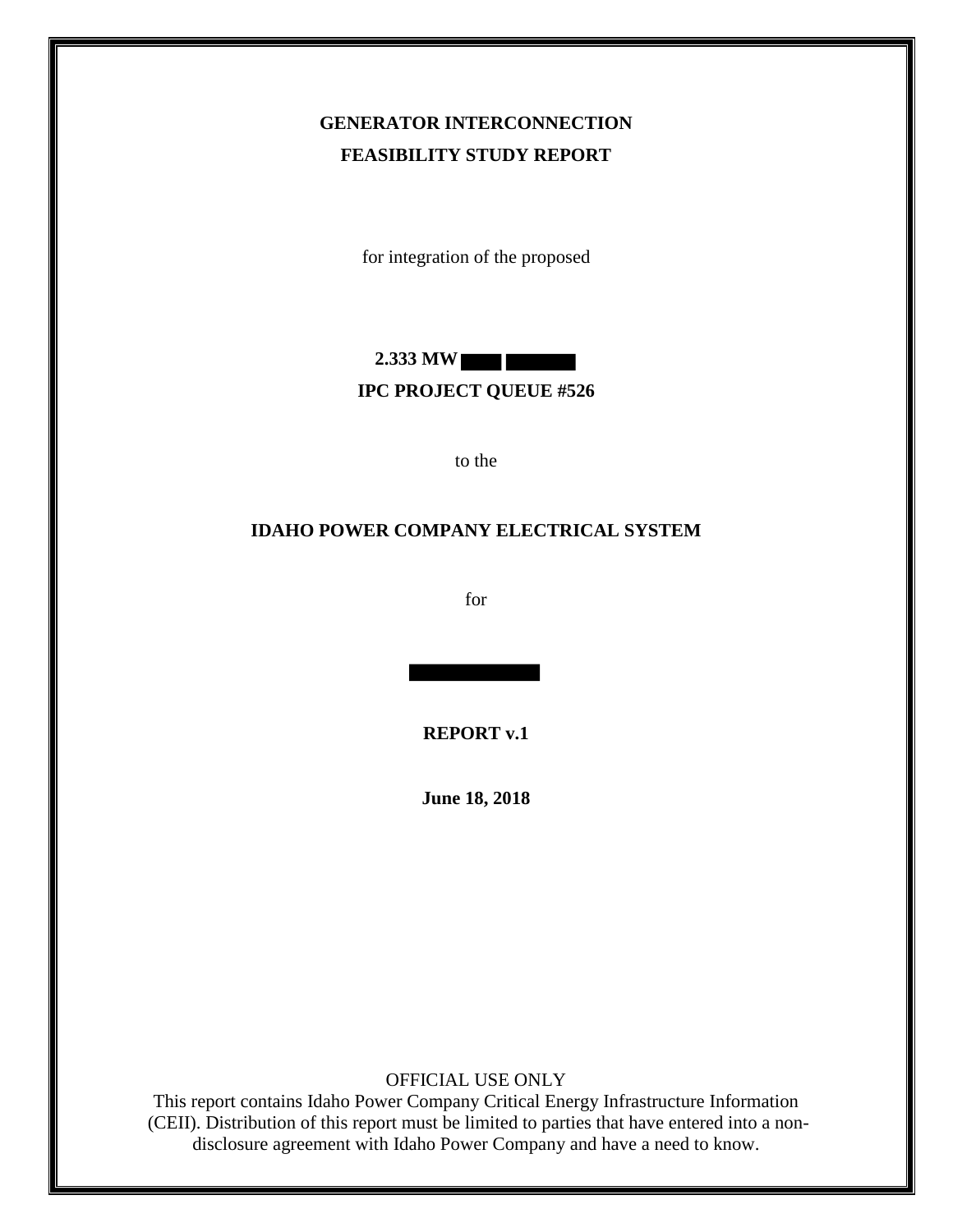# **Revision History**

| Date     | <b>Revision</b> | <b>Initials</b> | <b>Summary of Changes</b>                                                                                                   |
|----------|-----------------|-----------------|-----------------------------------------------------------------------------------------------------------------------------|
| 11/27/17 |                 | <b>PMA</b>      | Initial Issue                                                                                                               |
| 6/7/2018 |                 | <b>PMA</b>      | Changed POI to<br>. Changed<br>project name to<br>. Adjusted cost estimate to<br>account for 0.3 miles less reconductoring. |

2.333 MW Feasibility Study Report i

OFFICIAL USE ONLY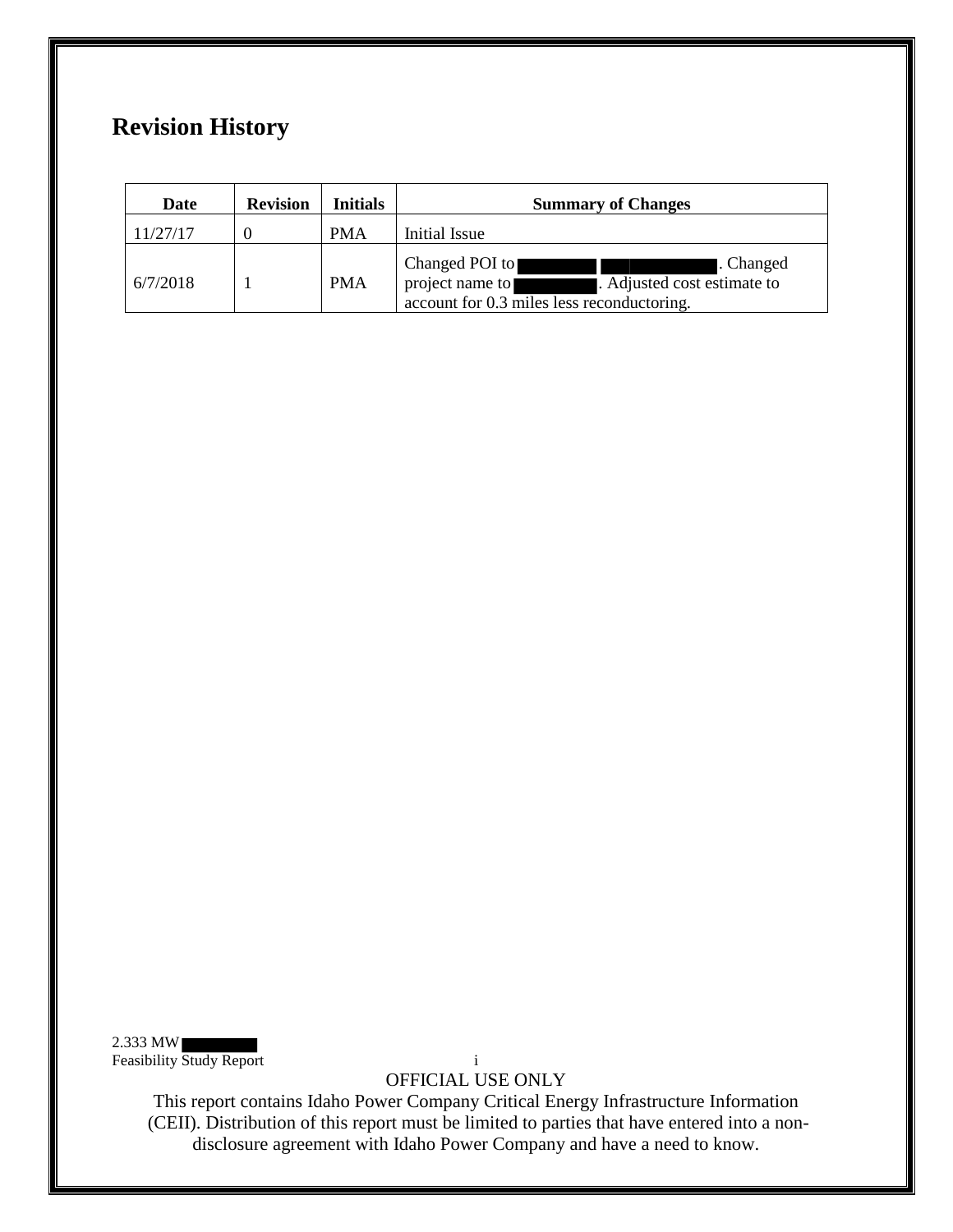# **Table of Contents**

| 1.0       |                                                                      |
|-----------|----------------------------------------------------------------------|
| 2.0       |                                                                      |
| 3.0       |                                                                      |
| 4.0       |                                                                      |
| 5.0       |                                                                      |
| 6.0       |                                                                      |
| 7.0       |                                                                      |
| 8.0       |                                                                      |
| 9.0       |                                                                      |
| 10.0      |                                                                      |
|           |                                                                      |
| 11.0      |                                                                      |
|           |                                                                      |
| $A-1.0$   |                                                                      |
| $A-2.0$   |                                                                      |
| $A - 3.0$ |                                                                      |
| $A-4.0$   |                                                                      |
| $A - 5.0$ | WECC Coordinated Off-Nominal Frequency Load Shedding and Restoration |
|           |                                                                      |
| $B-1.0$   |                                                                      |
|           |                                                                      |

2.333 MW<br>Feasibility Study Report

 $\ddot{\mathbf{i}}$ 

OFFICIAL USE ONLY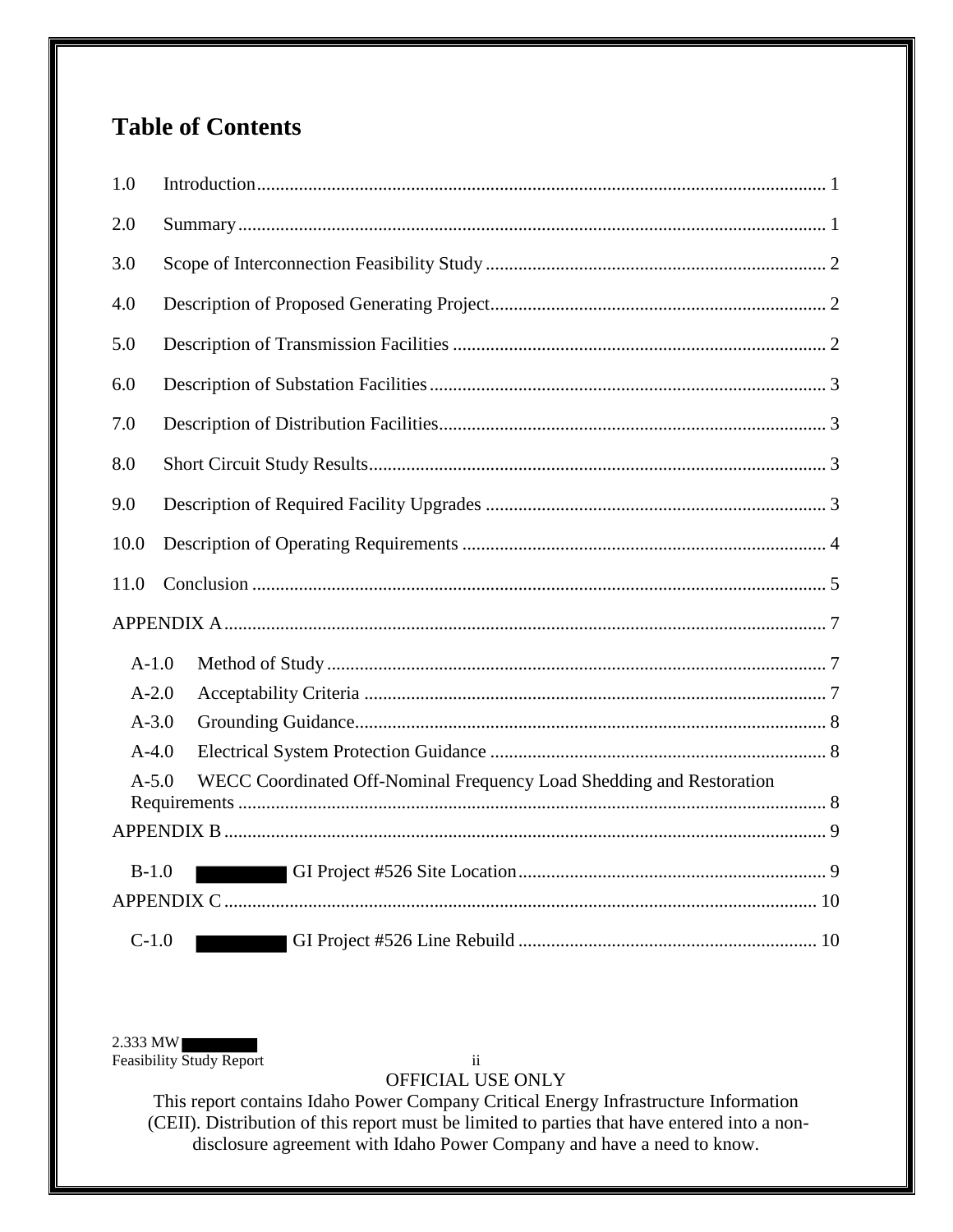| <b>List of Tables</b>  |  |
|------------------------|--|
|                        |  |
| <b>List of Figures</b> |  |
|                        |  |
|                        |  |

2.333 MW Feasibility Study Report iii

OFFICIAL USE ONLY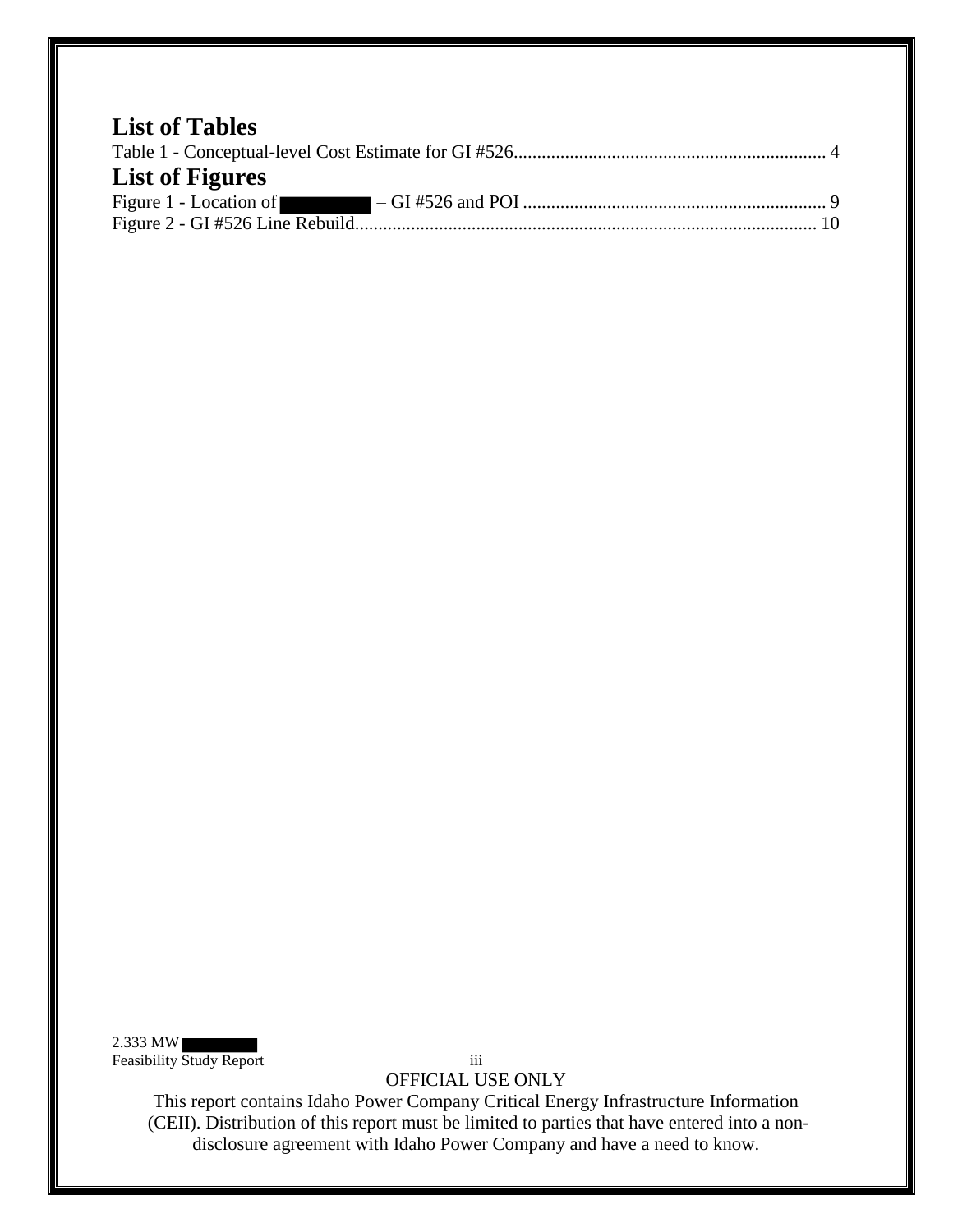### <span id="page-4-0"></span>**1.0 Introduction**

has contracted with Idaho Power Company (IPC) to perform a Generator Interconnection Feasibility Study for the integration of the proposed 2.333 MW project (the Project). The Project is located in IPC's Capital Region near the corner of , in Ada County, Idaho The POI is located at latitude **.** (See Figure 1: Location of  $\blacksquare$ 

– GI #526 in Appendix B). The Project is Generation Interconnect queue number 526 (GI #526).

The Project has applied to connect to the IPC distribution system for an injection of 2.333 MW at a single Point of Interconnection (POI) at a 12.47 kV distribution voltage level. The POI is located approximately from substation.

This report documents the basis for and the results of this feasibility study for the GI #526 Generation Interconnection Customer. The report describes the proposed project, the determination of project interconnection feasibility and estimated costs for integration of the Project to the Idaho Power System. This report satisfies the feasibility study requirements of the Idaho Power Tariff.

### <span id="page-4-1"></span>**2.0 Summary**

The feasibility of interconnecting a 2.333 MW project to IPC's substation was evaluated.

The preliminary power flow analysis indicated that interconnecting the project to

is feasible with the upgrades detailed in this report. Additionally, Operating Requirements will require the generator to provide leading and lagging reactive power as detailed in section 10.0 of this report.

The Project will be required to control voltage in accordance with a voltage schedule as provided by Idaho Power Grid Operations.

A Transmission System Impact Study is required to determine if any additional network upgrades are required to integrate the Project into the IPC transmission system and to evaluate system impacts such as thermal, voltage, transient stability, and reactive margin. Generator interconnection service, either as an Energy Resource or a Network Resource, does not in any way convey any right to deliver electricity to any specific customer or point of delivery.

A Distribution System Impact Study will also be required.

The total preliminary cost estimate to interconnect the project to the project to the project to the project to the project to the project to the project to the project to the project to the project to the project to the p substation is \$614,272 and includes the following:

- Install a four-pole 12.47 kV generation interconnection package at the POI
	- o This includes a SEL-421 protective relay, which requires 3-phase PTs, 3-phase CTs, and remote connectivity
	- o Additionally, a single-phase PT shall be installed on the interconnect customer side of the IPC recloser

2.333 MW Project • Install dead-line check at the substation for

Feasibility Study Report 1

# OFFICIAL USE ONLY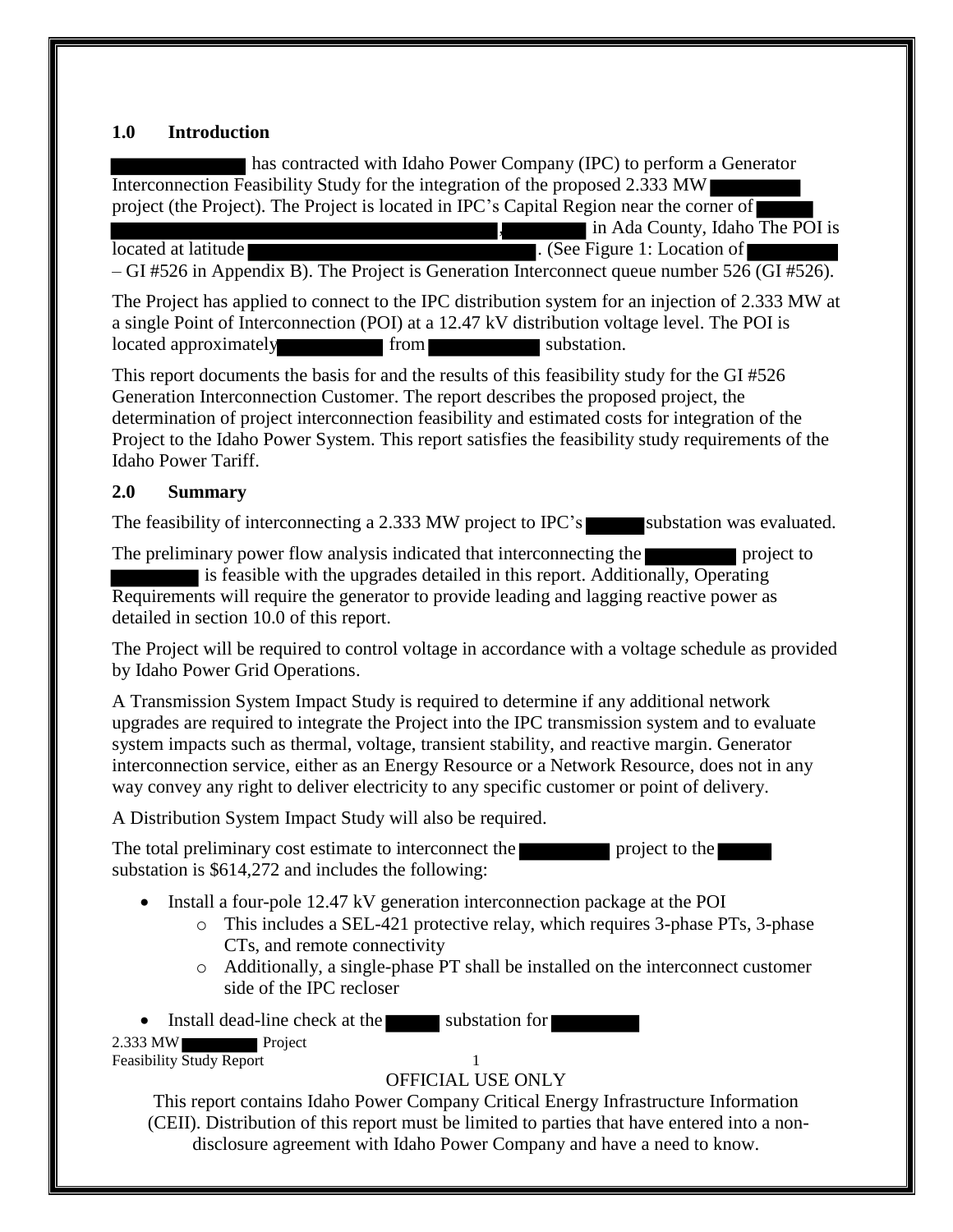- Rebuild and reconductor approximately of existing feeder with 3 phase, larger 336 AAC conductor.
- Relocate fuses.

The cost estimate includes direct equipment and installation labor costs, indirect labor costs and general overheads, and a contingency allowance. These are cost estimates only and final charges to the customer will be based on the actual construction costs incurred. It should be noted that the preliminary cost estimate of \$614,272 does not include the cost of the customer's owned equipment to construct the generation site or required communication circuits.

# <span id="page-5-0"></span>**3.0 Scope of Interconnection Feasibility Study**

The Interconnection Feasibility Study was done and prepared in accordance with Idaho Power Company Standard Generator Interconnection Procedures to provide a preliminary evaluation of the feasibility of the interconnection of the proposed generating project to the Idaho Power system. As listed in the Interconnection Feasibility Study agreement, the Interconnection Feasibility Study report provides the following information:

- preliminary identification of any circuit breaker short circuit capability limits exceeded as a result of the interconnection;
- preliminary identification of any thermal overload or voltage limit violations resulting from the interconnection; and
- preliminary description and non-binding estimated cost of facilities required to interconnect the Small Generating Facility to the IPC system and to address the identified short circuit and power flow issues.

All other proposed generation projects prior to the Project in the Generator Interconnect queue were considered in this study**.** A current list of these projects can be found in the Generation Interconnection folder located on the Idaho Power web site at the link shown below:

### **[http://www.oatioasis.com/ipco/index.html.](http://www.oatioasis.com/ipco/index.html)**

# <span id="page-5-1"></span>**4.0 Description of Proposed Generating Project**

, GI #526, consists of a single POI with a single 2.1 MW rated synchronous generator with a 10% service factor and has requested to connect to Idaho Power's 12.47 kV distribution system. The Project will use a single

The project has applied for 2.333 MW

injection.

The Project's projected in-service date is August 2018.

# <span id="page-5-2"></span>**5.0 Description of Transmission Facilities**

Preliminary power flow analysis indicated that interconnection of a 2.333 MW injection at the POI considered in this study is feasible with the upgrades detailed in this report. Additionally, Operating Requirements will require the generator to provide leading and lagging reactive power as detailed in section 10.0 of this report.

2.333 MW Project Feasibility Study Report 2

# OFFICIAL USE ONLY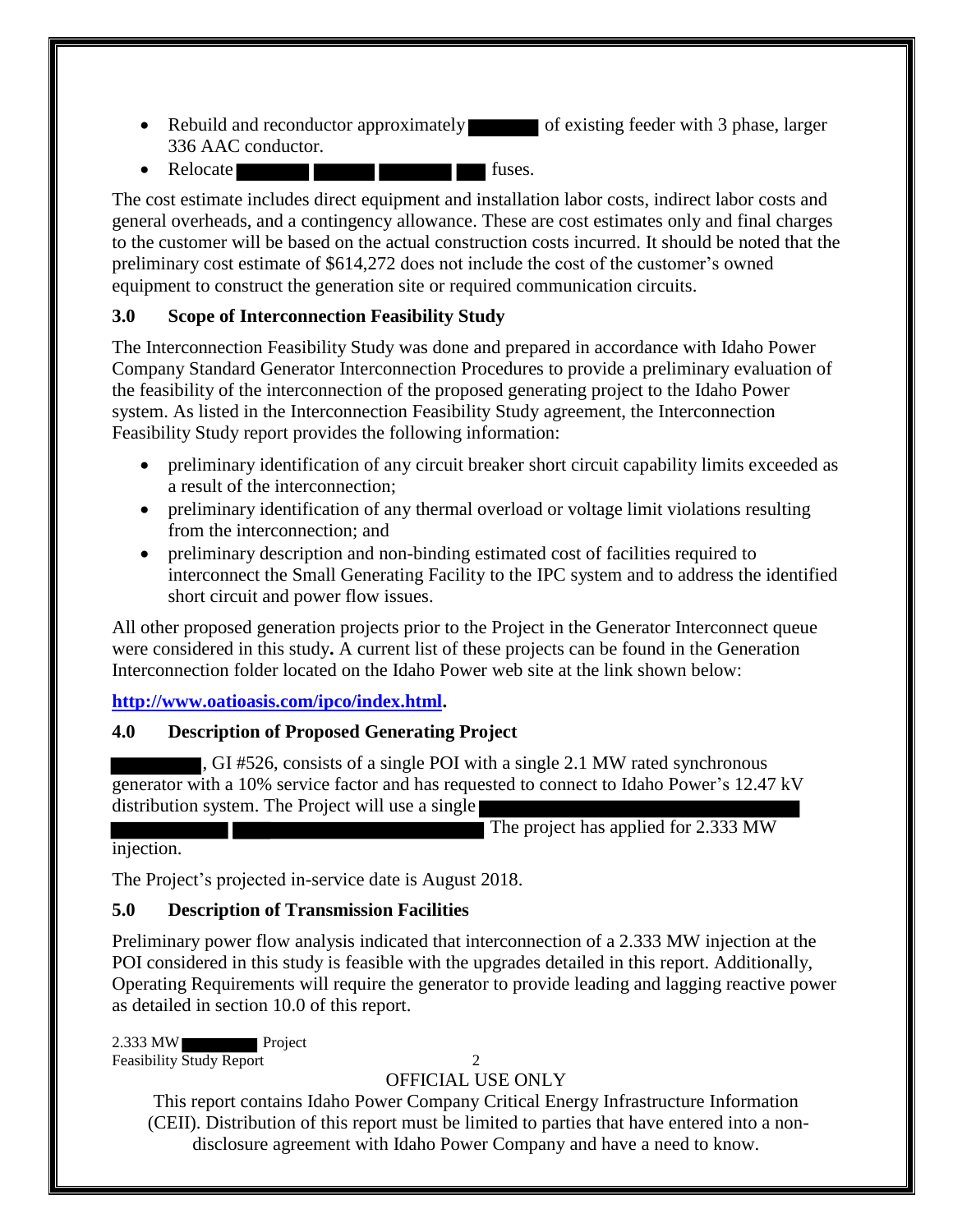A Transmission System Impact Study will be required to determine the specific network upgrades required to integrate the full project output of 2.333 MW.

### <span id="page-6-0"></span>**6.0 Description of Substation Facilities**

Idaho Power's substation is located in Ada County, Idaho. station is fed by a 138kV transmission line. The existing substation transformer,  $\blacksquare$ , is a three-phase 138-13.09 kV delta wye-grounded transformer rated for 28 MVA. 12.47 kV distribution feeders:

# <span id="page-6-1"></span>**7.0 Description of Distribution Facilities**

The Project was studied with a 12.47 kV connection to **The Connection 1.** This is a grounded-wye feeder operating at 12.47 kV. The Project must have a grounded-wye transformer connection on the IPC side of the transformer.

Refer to Appendix A, Section 3, for additional grounding requirements.

The existing single phase and two phase portions of the IPC circuit feeding the Project will need to be rebuilt to 3 phase. Modeling studies show that using 336 AAC conductor will ensure that voltage requirements should be met at the POI, even during periods of light load and peak Project output. Modeling showed that smaller conductor will not satisfy the voltage requirements at the POI. The model included the Project's proposed 1/0 conductor connecting the project to the POI. While the voltage at the POI remains acceptable during times of peak Project output during light load conditions, modeling indicates the Project may experience high voltage. If 4/0 conductor were used to connect the Project to the POI, modeling indicates that this would mitigate high voltage at the project. It is recommended that the Project consider using larger conductor between the Project and the POI.

# <span id="page-6-2"></span>**8.0 Short Circuit Study Results**

The fault current contribution from the synchronous generators does not exceed any circuit breaker rating.

# <span id="page-6-3"></span>**9.0 Description of Required Facility Upgrades**

A Distribution System Impact Study will be required to evaluate distribution operational concerns, mitigation options, and costs if the Project chooses to continue to the next phase of the study process.

The following upgrades will be required to IPC-owned facilities to facilitate the interconnection of GI #526:

- Install a four-pole 12.47 kV generation interconnection package at the POI
	- o This includes an SEL-421 protective relay, which requires 3-phase PTs, 3-phase CTs, and remote connectivity
	- o Additionally, a single-phase PT shall be installed on the interconnect customer side of the IPC recloser

• Install dead-line check at the substation for

2.333 MW Project Feasibility Study Report 3

# OFFICIAL USE ONLY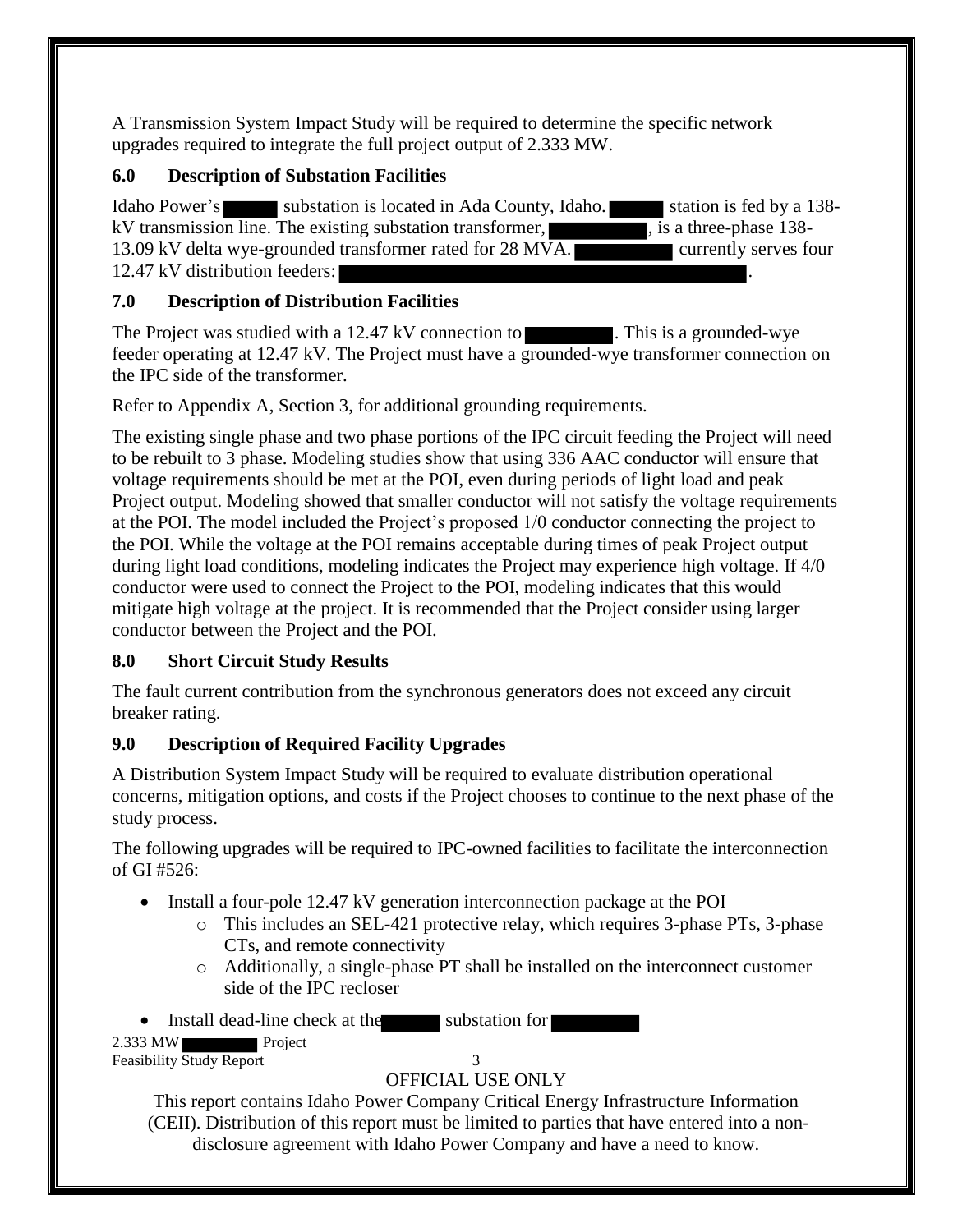- Rebuild and reconductor approximately of existing feeder with 3 phase, larger 336 AAC conductor.
- Relocate and and fuses.

<span id="page-7-1"></span>See the conceptual-level cost estimate in Table 1.

Table 1 - Conceptual-level Cost Estimate for GI #526

| <b>Item of Work</b>                                      | <b>Estimate</b> |
|----------------------------------------------------------|-----------------|
| Generation interconnection and protection package        | \$168,200       |
| Substation upgrades                                      | \$11,600        |
| Distribution upgrades                                    | \$266,800       |
| Transmission upgrades                                    | \$0             |
| Unloaded costs                                           | \$446,600       |
| Contingency $(1)$                                        | \$89,320        |
| Total unloaded costs                                     | \$535,920       |
| Overheads $(2)$                                          | \$78,352        |
| Total loaded costs                                       | \$614,272       |
| Total Conceptual-level Cost Estimate in 2017 dollars (3) | \$614,272       |

(1) Contingency is added to cover the unforeseen costs in the estimate. These costs can include unidentified design components, material cost increases, labor estimate shortfalls, etc.

(2) Overhead costs cover the indirect costs associated with the Project.

(3) This cost estimate includes direct equipment, material, labor, overheads, and contingency as shown.

- Note that these estimates do not include the cost of the customer's equipment/facilities or required communication circuits for metering.
- Note that the overhead rates are subject to change during the year.
- These are estimated costs only and final charges to the customer will be based on the actual construction costs incurred.
- These are non-binding conceptual level cost estimates that will be further refined upon the request and completion of Transmission and Distribution Facility Studies.

### <span id="page-7-0"></span>**10.0 Description of Operating Requirements**

At a rated generator power output, the Project must be able to continuously provide a power factor operating range of 0.9 leading to 0.9 lagging at the POI. The application requests a maximum physical export of 2.333 MW. The generator will be required to provide 1130 kVAr leading and 1130 kVAr lagging at the POI, based on a generator rated power output of 2.333 MW.

Identification of any additional equipment required at the plant to meet Idaho Power reactive power capability interconnection requirements will be provided in the System Impact Study.

GI #526 will be required to control voltage at the POI in accordance with a voltage schedule as provided by Idaho Power Grid Operations.

2.333 MW Project Feasibility Study Report 4

### OFFICIAL USE ONLY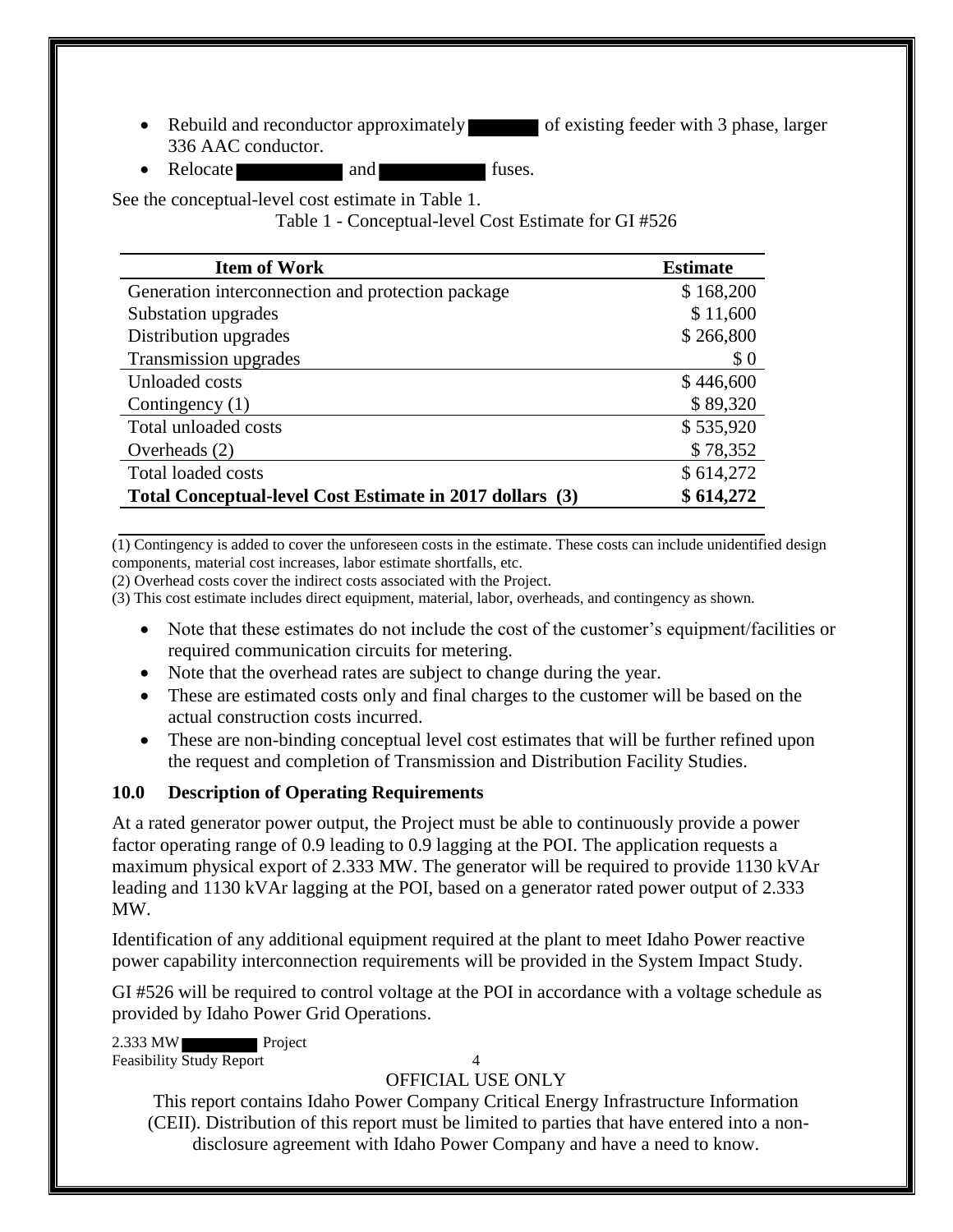A Distribution System Impact Study will be required to evaluate the impact of the Project on (1) the number of LTC operations, (2) voltage fluctuation, (3) reactive support, (4) islanding, and (5) feeder losses and create mitigating options, and prepare costs if necessary. These preliminary results indicate that GI #526 will operate within an acceptable voltage range with the recommended upgrades. However, if the voltage falls outside of the acceptable range, reactive power and/or additional system upgrades are required to be implemented by GI #526 to aid in returning the POI voltage within the acceptable range.

Voltage flicker at startup and during operation will be limited to less than 5% as measured at the POI. The allowable voltage flicker limit is further reduced during operation due to multiple voltage fluctuations per hour or minute, per Idaho Power's T&D Advisory Information Manual.

The Project is required to comply with the applicable voltage fluctuation limits found in IEEE Standard 1453-2004 *IEEE Recommended Practice for Measurement and Limits of Voltage Fluctuations and Associated Light Flicker on AC Power Systems.* 

The project is required to comply with the applicable Voltage and Current Distortion Limits found in IEEE Standard 519-1992 *IEEE Recommended Practices and Requirements for Harmonic Control in Electrical Power Systems*.

Additional operating requirements for the Project may be identified in the System Impact Study when it is performed.

#### <span id="page-8-0"></span>**11.0 Conclusion**

The requested interconnection of the project, GI #526, to Idaho Power's system was studied. The project will interconnect to feeder at the 12.47 kV distribution voltage level.

The results of this study work confirm that it is feasible to interconnect the project, GI #526, to the existing Idaho Power system with the upgrades detailed in this report. A fourpole generation interconnect package at the POI, rebuilding of approximately of distribution line to 3 phase 336 AAC conductor, and the addition of deadline check at the substation for a required to integrate the 2.333 MW project. A Transmission and Distribution System Impact Study is required to determine the specific transmission network upgrades required to integrate the project as a Network Resource and to evaluate the system impacts such as thermal overload, voltage, transient stability, and reactive margin. Additionally, Operating Requirements will require the generator to provide leading and lagging reactive power as detailed in section 10.0 of this report.

All generation projects in the area ahead of the Project in the IPC generation interconnection queue and their associated transmission system improvements were modeled in a preliminary power flow analysis to evaluate the feasibility of interconnecting GI #526. The results and conclusions of this feasibility study are based on the realization of these projects in the unique queue/project order.

2.333 MW Project Feasibility Study Report 5

#### OFFICIAL USE ONLY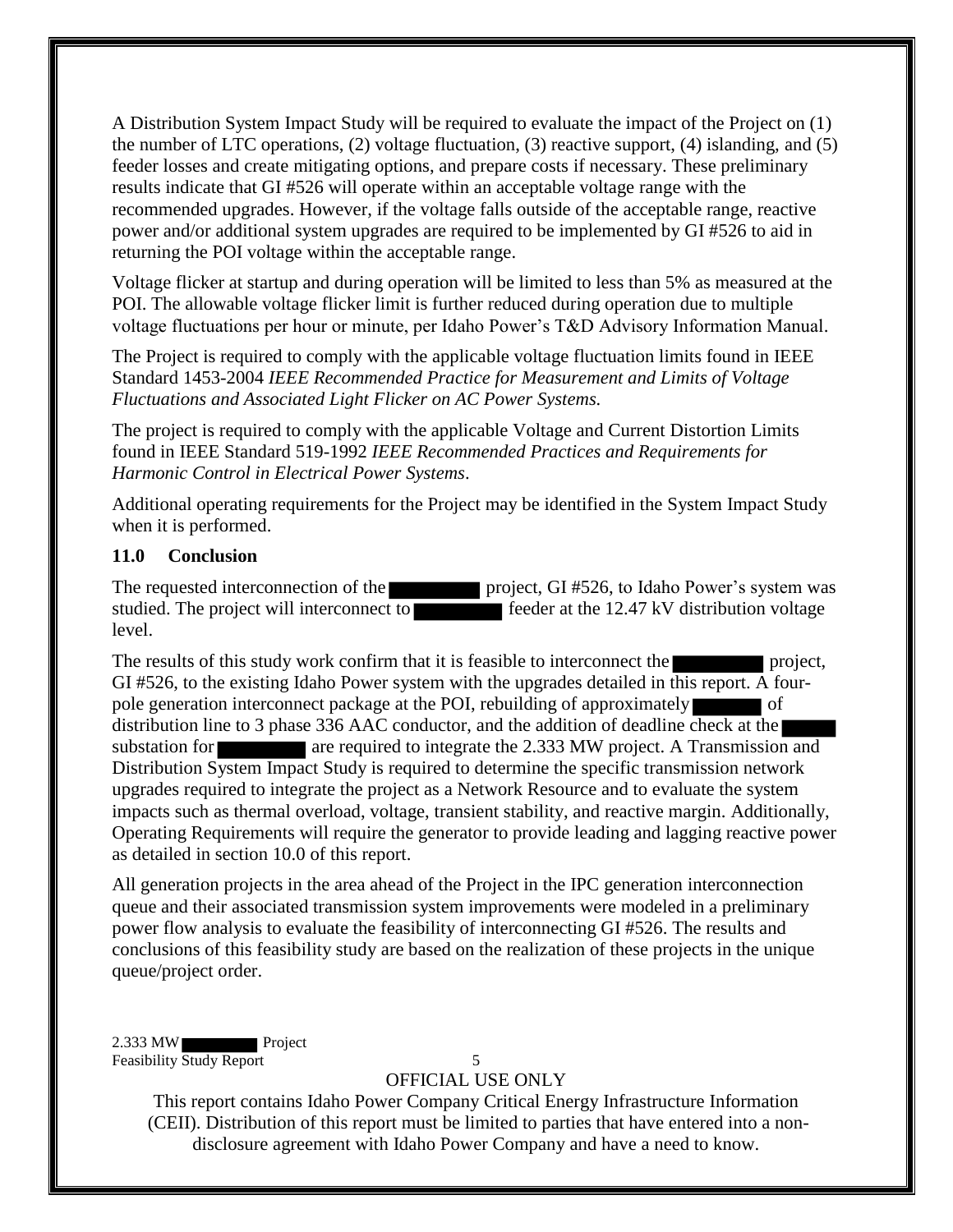The estimated cost to interconnect GI #526 to the IPC system at the feeder at the 12.47 kV point of interconnection considered in this study is approximately \$614,272.

Generator interconnection service, either as an Energy Resource or a Network Resource, does not in any way convey any right to deliver electricity to any specific customer or point of delivery. Transmission requirements to integrate the Project will be determined during the System Impact Study phase of the generator interconnection process.

2.333 MW Project Feasibility Study Report 6

OFFICIAL USE ONLY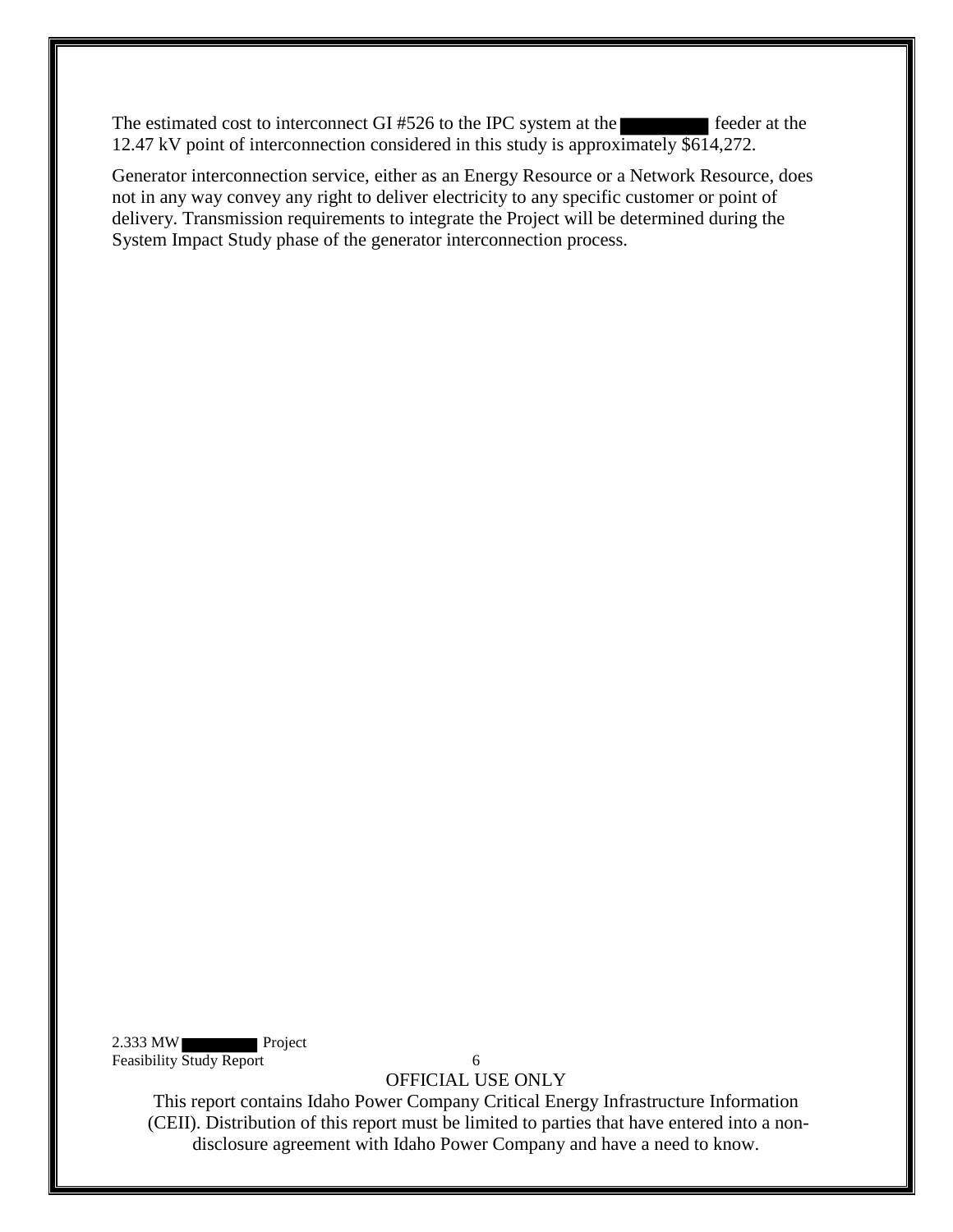### **APPENDIX A**

#### <span id="page-10-1"></span><span id="page-10-0"></span>**A-1.0 Method of Study**

The Feasibility Study plan inserts the Project up to the maximum requested injection into the selected Western Electricity Coordinating Council (WECC) power flow case and then, using Power World Simulator or GE's Positive Sequence Load Flow (PSLF) analysis tool, examines the impacts of the new resource on Idaho Power's transmission system (lines, transformers, etc.) within the study area under various operating and outage scenarios. The WECC and Idaho Power reliability criteria and Idaho Power operating procedures were used to determine the acceptability of the configurations considered. The WECC case is a recent case modified to simulate stressed but reasonable pre-contingency energy transfers utilizing the IPC system. For distribution feeder analysis, Idaho Power utilizes DNV GL's Synergi Electric software and EPRI's OpenDSS software.

#### <span id="page-10-2"></span>**A-2.0 Acceptability Criteria**

The following acceptability criteria were used in the power flow analysis to determine under which system configuration modifications may be required:

The continuous rating of equipment is assumed to be the normal thermal rating of the equipment. This rating will be as determined by the manufacturer of the equipment or as determined by Idaho Power. Less than or equal to 100% of continuous rating is acceptable.

Idaho Power's Voltage Operating Guidelines were used to determine voltage requirements on the system. This states, in part, that distribution voltages, under normal operating conditions, are to be maintained within plus or minus 5% (0.05 per unit) of nominal at each meter or POI on the feeder. Therefore, voltages greater than or equal to 0.95 pu voltage and less than or equal to 1.05 pu voltage are acceptable.

Voltage flicker during the starting or stopping of the generator will be limited to less than 5% as measured at the POI. Allowable voltage flicker limit is further reduced during operation due to multiple voltage fluctuations per hour or minute, per Idaho Power's T&D Advisory Information Manual.

Idaho Power's Reliability Criteria for System Planning was used to determine proper transmission system operation.

All customer generation must meet IEEE 519, IEEE1453, IEEE1547, and ANSI C84.1 Standards.

2.333 MW Project Feasibility Study Report 7

### OFFICIAL USE ONLY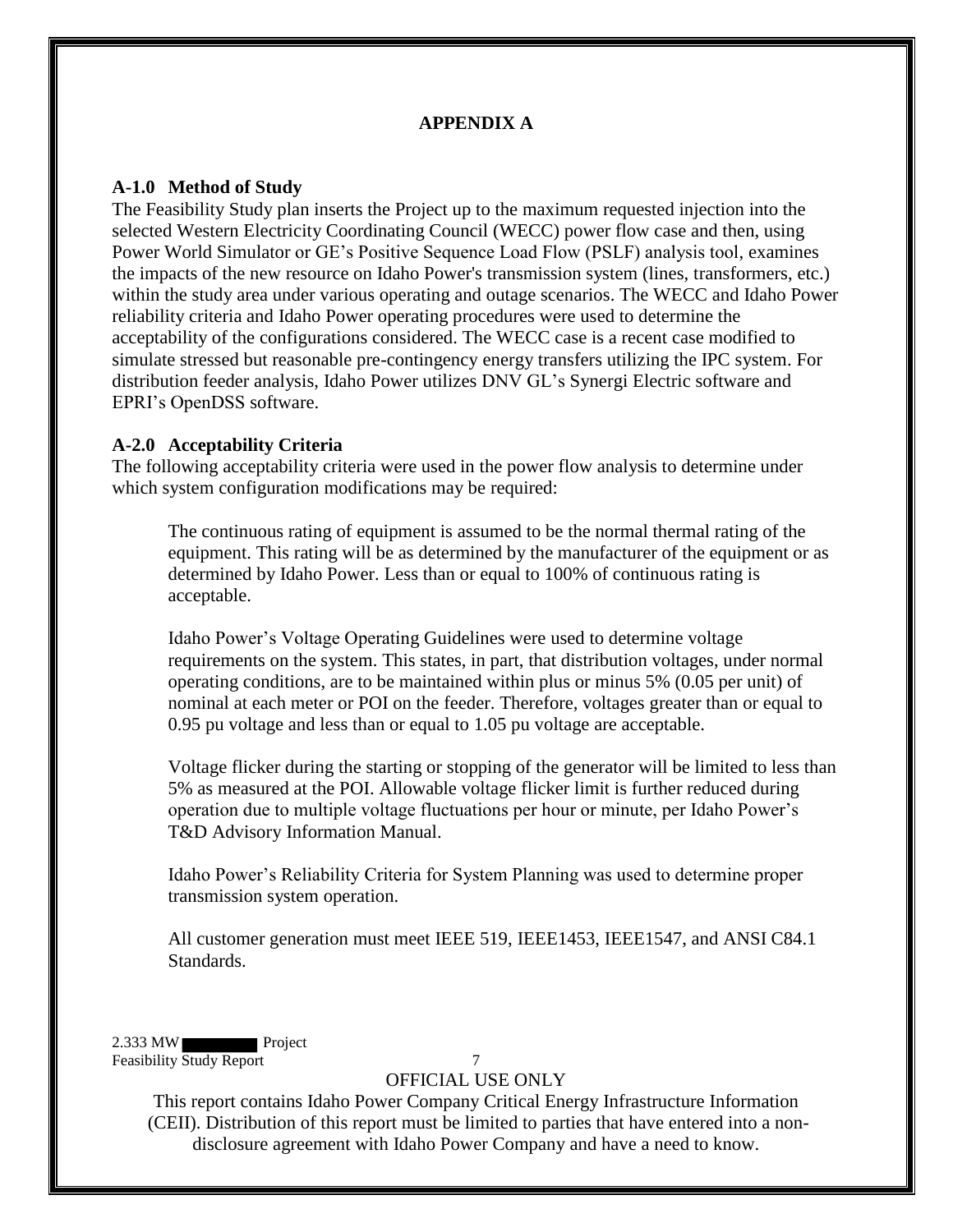All other applicable national and Idaho Power standards and prudent utility practices were used to determine the acceptability of the configurations considered. The stable operation of the system requires an adequate supply of volt-amperes reactive (VArs) to maintain a stable voltage profile under both steady-state and dynamic system conditions. An inadequate supply of VArs will result in voltage decay or even collapse under the worst conditions.

Equipment/line/path ratings used will be those that are in use at the time of the study or that are represented by IPC upgrade projects that are either currently under construction or whose budgets have been approved for construction in the near future. All other potential future ratings are outside the scope of this study. Future transmission changes may, however, affect current facility ratings used in the study.

#### <span id="page-11-0"></span>**A-3.0 Grounding Guidance**

IPC requires interconnected transformers to limit their ground fault current to 20 amps at the Point of Interconnection.

#### <span id="page-11-1"></span>**A-4.0 Electrical System Protection Guidance**

IPC requires electrical system protection per Requirements for Generation Interconnections found on the Idaho Power Web site,

**<http://www.idahopower.com/pdfs/BusinessToBusiness/facilityRequirements.pdf>**

### <span id="page-11-2"></span>**A-5.0 WECC Coordinated Off-Nominal Frequency Load Shedding and Restoration Requirements**

IPC requires frequency operational limits to adhere to WECC Under-frequency and Overfrequency Limits per the WECC Coordinated Off-Nominal Frequency Load Shedding and Restoration Requirements available upon request.

2.333 MW Project Feasibility Study Report 8

OFFICIAL USE ONLY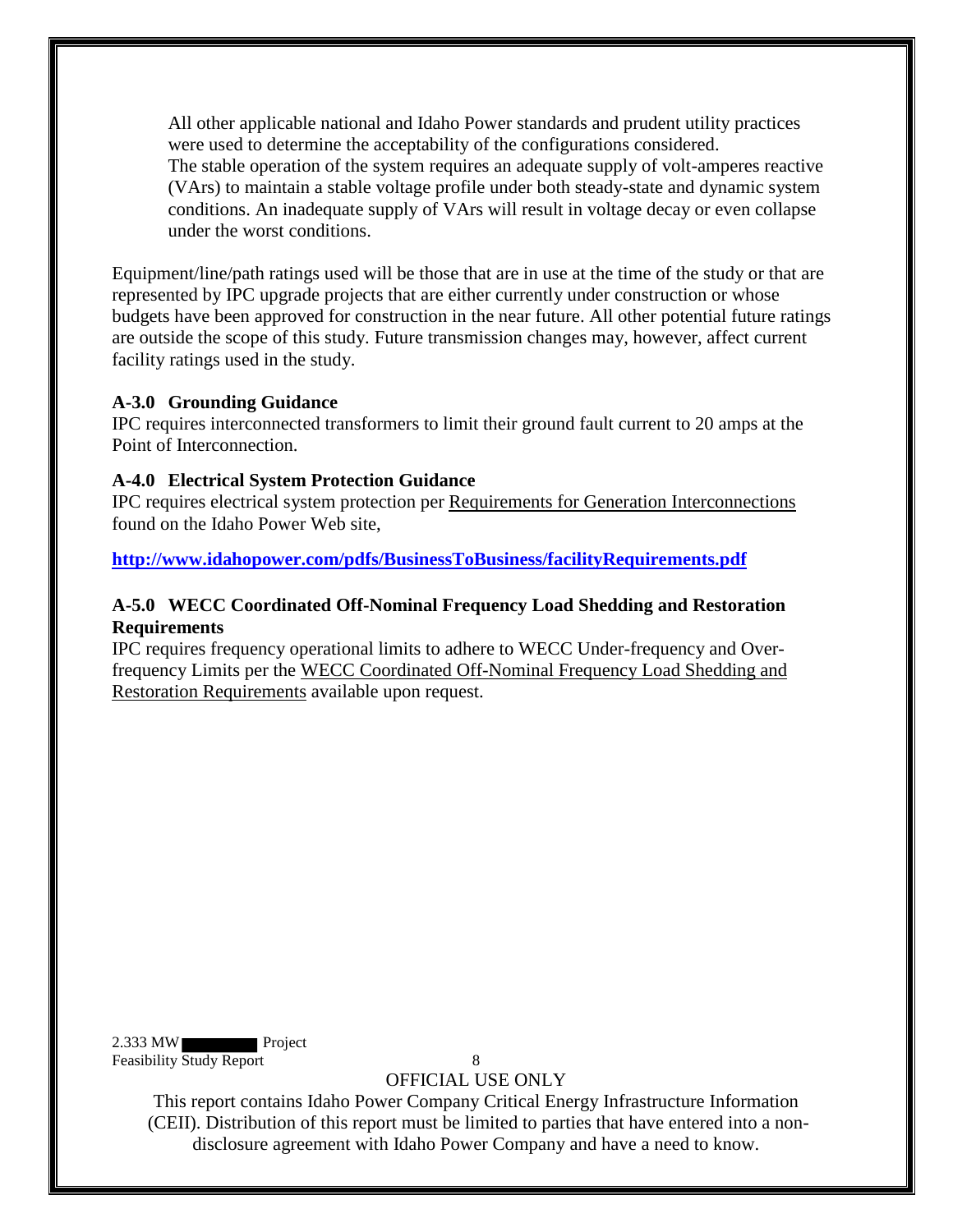<span id="page-12-0"></span>